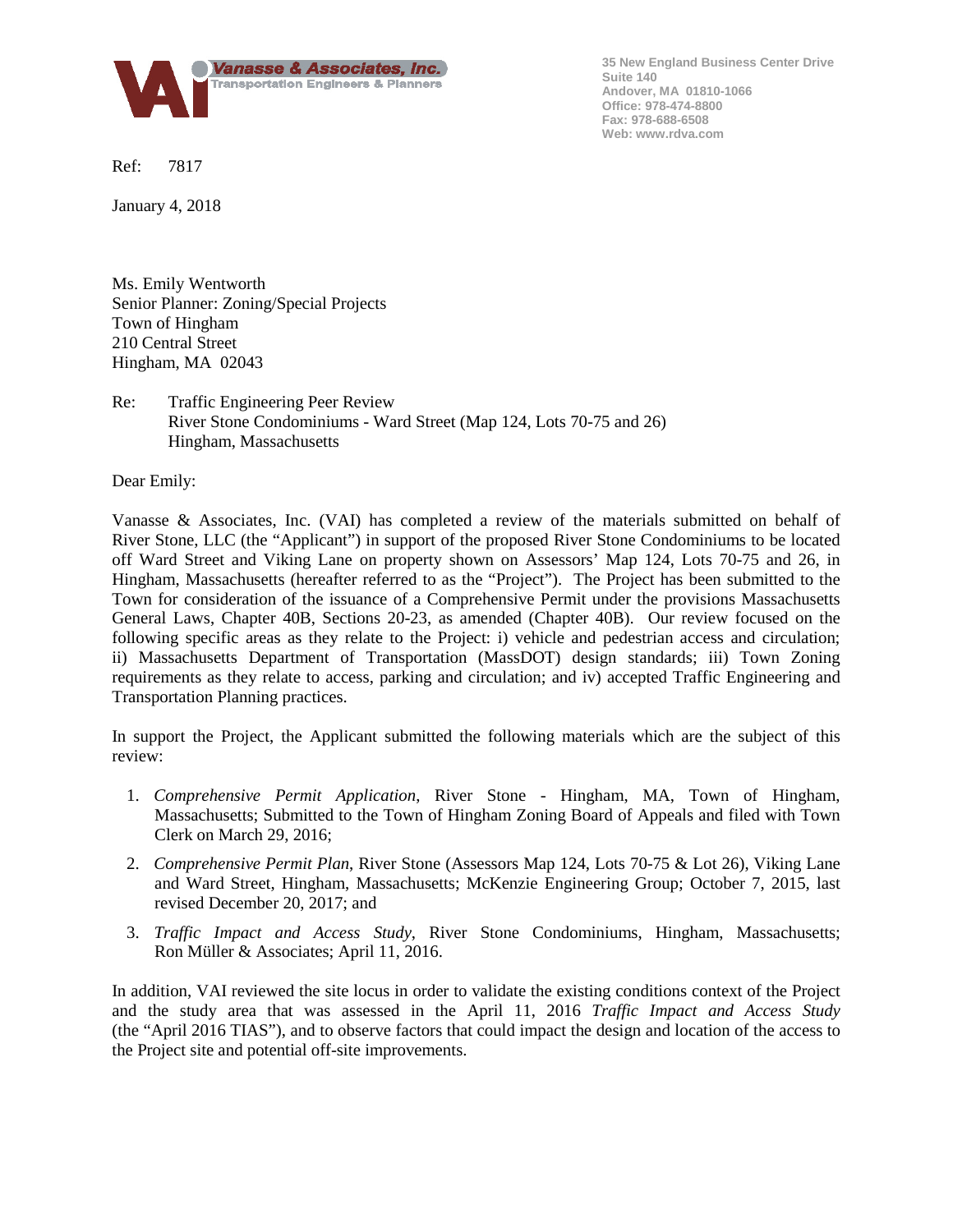Ms. Emily Wentworth January 4, 2018 Page 2 of 12

Based on our review of the April 2016 TIAS and the accompanying *Comprehensive Permit Plan*, we have determined that the materials were generally prepared in a professional manner and following the applicable standards of care; however, additional information and revisions to these documents will be required in order to adequately assess the impact of the revised development plan, particularly with regard to impacts on Autumn Circle and the safety of pedestrians within the neighborhood. Specifically, we have requested that the Applicant's engineer: i) expand the study area that was assessed in the April 2016 TIAS to include Autumn Circle and its intersection with High Street; ii) provide a description of pedestrian and bicycle accommodations and public transportation services in the area; iii) provide additional stopping and intersection sight distance measurements; iv) expand the elements of the transportation improvement program; and v) review and revise specific elements of the *Comprehensive Permit Plan* with regard to roadway width, pedestrian accommodations, internal circulation, and plan notations.

The following summarizes our review of the materials submitted in support of the Project. Our comments are indicated in *italicized* text, with those requiring responses or additional information *bolded*.

# **PROJECT DESCRIPTION**

The Project will entail the construction of a 32-unit residential condominium community to be located off Ward Street and Viking Lane on property shown on Assessors' Map 124, Lots 70-75 and 26, in Hingham, Massachusetts. The Project site encompasses 6.67  $\pm$  acres of land that is bounded by residential properties to the north; Ward Street and residential properties to the south; residential properties and lowlying wetland areas to the east; and Ward Street and residential properties to the west. At present the Project site consists of areas of open and wooded space that are bisected by Viking Lane, an existing roadway that intersects the east side of Ward Street and will be reconstructed (widened) and extended to intersect the south leg of Autumn Circle in conjunction with the Project. The reconstructed Viking Lane will serve as the access to the Project site.

Parking is proposed by way of individual garages that will be associated with each unit and will accommodate two (2) vehicles per garage, with unit driveways providing parking for an additional two (2) vehicles. In addition, seven (7) parking spaces will be provided for visitors.

## **APRIL 2016 TRAFFIC IMPACT AND ACCESS STUDY**

#### **General**

*Comment:* The April 2016 TIAS was prepared in a professional manner and following the applicable standards of care, and was stamped and signed by the Professional Engineer in responsible charge for the preparation of the document as required pursuant to Massachusetts General Law. *The study will need to be revised to reflect the current development plan for the Project which now includes a connection to Autumn Circle.*

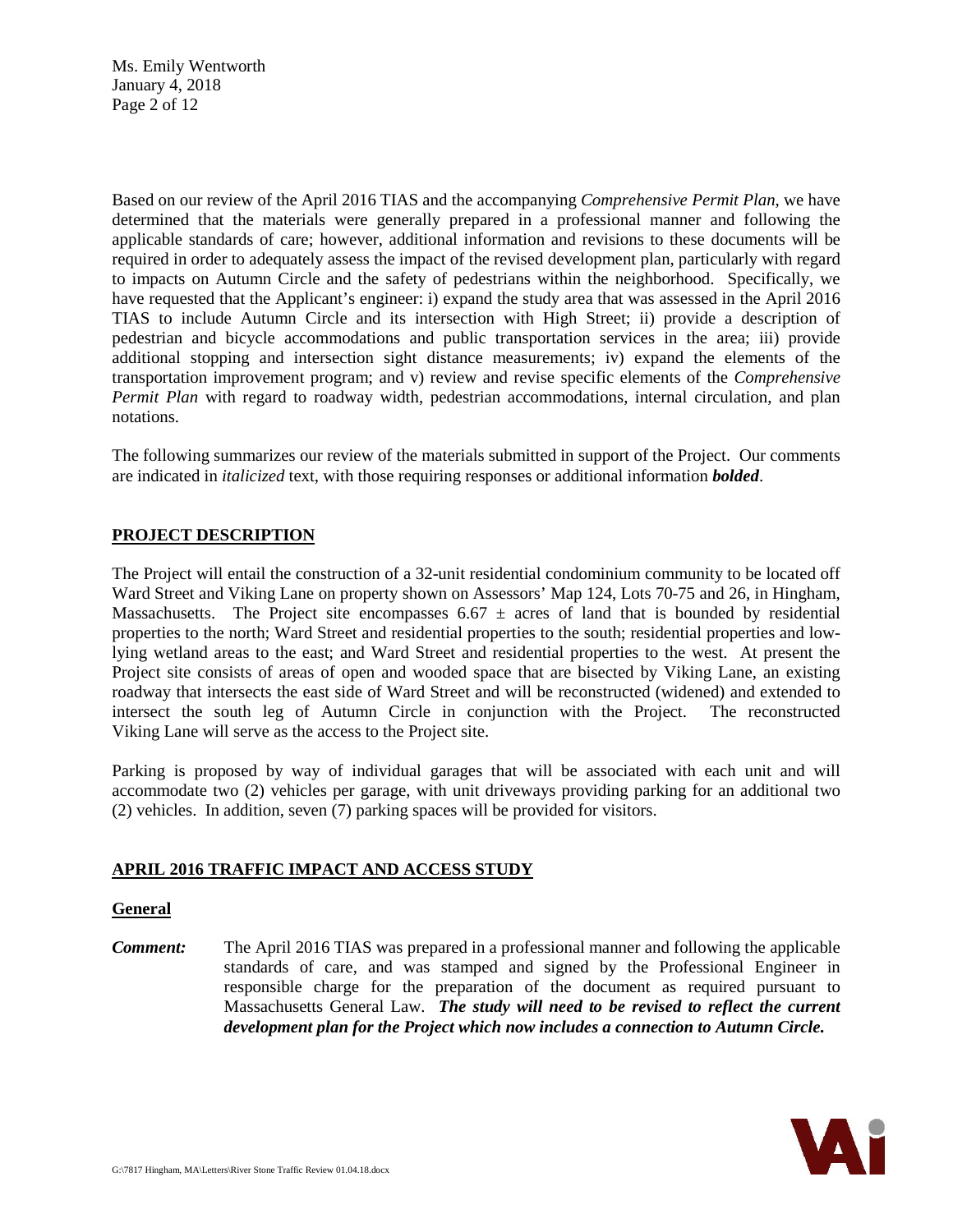Ms. Emily Wentworth January 4, 2018 Page 3 of 12

## **Existing Conditions**

# **Study Area**

The study area that was evaluated for the Project consisted of Ward Street and the following specific intersections:

- − High Street at Ward Street and French Street
- − Ward Street at Ward Street Extension
- − Ward Street at Viking Lane
- − Ward Street at Cushing Street
- *Comment: This study area is generally sufficient to evaluate the potential impact of the Project on the transportation infrastructure based on the expected trip-distribution pattern for the Project, and encompasses the major intersections located proximate to the Project site where the Project is expected to result in an increase in peak-hour traffic volumes by: i)* five (5) percent or more; or *ii)* by more than 100 vehicles per hour. **That being said,** *the addition of the connection between Viking Lane and Autumn Circle that is shown on the current version of the Comprehensive Permit Plan necessitates that the study area be expanded to include Autumn Circle and the intersection of High Street at Autumn Circle, with a particular emphasis on pedestrian accommodations and safety for the residents of Autumn Circle.*

## **Traffic Volumes and Data Collection**

Traffic volume data was collected at the study area intersections by means of: i) manual turning movement counts (TMCs) and vehicle classification counts conducted on March 29, 30 and 31, 2016 (Tuesday, Wednesday and Thursday, respectively) and April 7, 2016 (Thursday) during the weekday morning (7:00 to 9:00 AM) and evening (4:00 to 6:00 PM) peak periods; and ii) automatic traffic recorder (ATR) counts conducted on April  $6<sup>th</sup>$  through  $7<sup>th</sup>$ , 2016 (Wednesday through Thursday, respectively) on Ward Street in the vicinity of the Project site. The ATR counts included the collection of vehicle travel speed data. A review of seasonal adjustment data available from MassDOT indicated that traffic volume conditions during the months of March and April are representative of slightly below average conditions and, as such, the raw traffic count data was adjusted upward accordingly to average-month conditions.

*Comment: The data collection effort (traffic counts and vehicle travel speed measurements) and establishment of the seasonal adjustment (none required) were completed in accordance with standard Traffic Engineering and Transportation Planning practices, and we are in general agreement that the resulting data provides a reasonable basis from which to assess the potential impact of the Project on the transportation infrastructure.*

> *Additional traffic counts and field measurements are required for Autumn Circle and the intersection of High Street at Autumn Circle.*

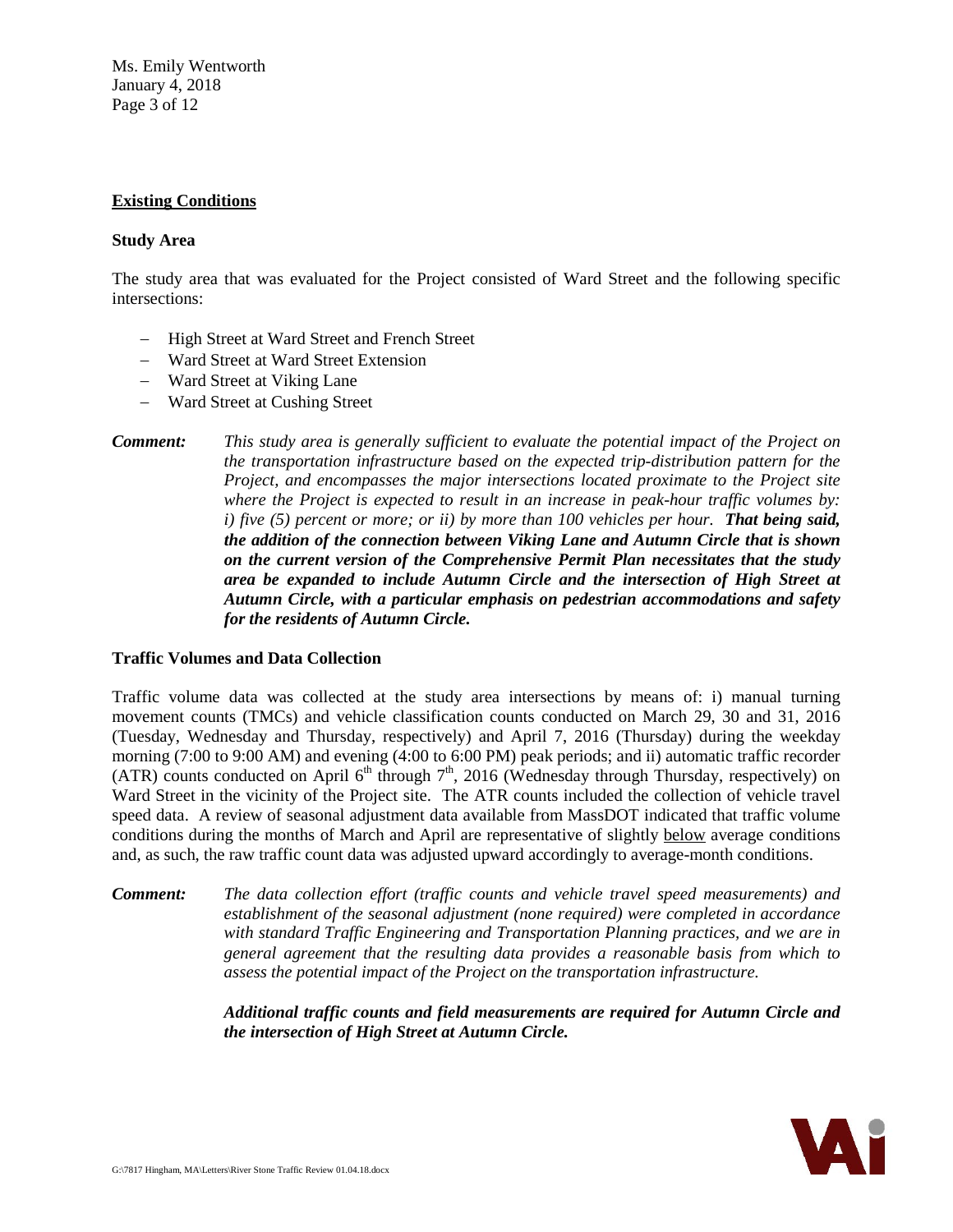Ms. Emily Wentworth January 4, 2018 Page 4 of 12

#### **Pedestrian and Bicycle Facilities**

A description of pedestrian and bicycle accommodations within the study area were not included as a part of the April 2016 TIAS.

*Comment: The Applicant's engineer should provide a description (narrative and/or graphic) of existing and planned future pedestrian and bicycle accommodations within the study area in order to ascertain the relationship of such accommodations to the Project site, particularly the accommodations that are available within the Autumn Circle neighborhood and how these accommodations will be impacted by the Project.*

## **Public Transportation**

A description of public transportation services was not included as a part of the April 2016 TIAS.

# *Comment: The Applicant's engineer should provide a description of public transportation services within the study area and that serve the Town of Hingham and adjacent communities that may be accessed by residents of the Project.*

#### **Motor Vehicle Crash Summary**

Motor vehicle crash information was obtained for the study area intersections and roadway segments from MassDOT for the 3-year period 2011 through 2013, inclusive. Based on a review of this information it was determined that, with the exception of the High Street/Ward Street/French Street intersection, the study area intersections averaged less than one (1) reported motor vehicle crash per year over the 3-year review period and were found to have a motor vehicle crash rate (average number of motor vehicle crashes reported per year per million vehicles traveling through an intersection or per million vehicle miles traveled along a roadway segment) that was below the MassDOT average motor vehicle crash rates for similar intersections.

The High Street/Ward Street/French Street intersection was reported to have experienced 16 crashes over the 3-year review period and was found to have a motor vehicle crash rate that was more than double the MassDOT average crash rate for an unsignalized intersection. The majority of the crashes that occurred at the intersection involved angle (turning) or crossing maneuvers that resulted in property damage only. The Applicant's engineer indicted that a contributing factor to the crashes could be the limited sight distance for vehicles on French Street looking left (east) and for vehicles on Ward Street looking left (west).

#### *Comment: The motor vehicle crash analysis was completed in accordance with MassDOT standards and following standard Traffic Engineering and Transportation Planning practices, and we are in agreement with the findings of the analysis; however, the following additional information should be provided by the Applicant's engineer:*

*1. The crash analysis should be updated and expanded to include the most recent crash data that is available from MassDOT for the existing and expanded study area and should include a review of the statewide High Crash Location List;*

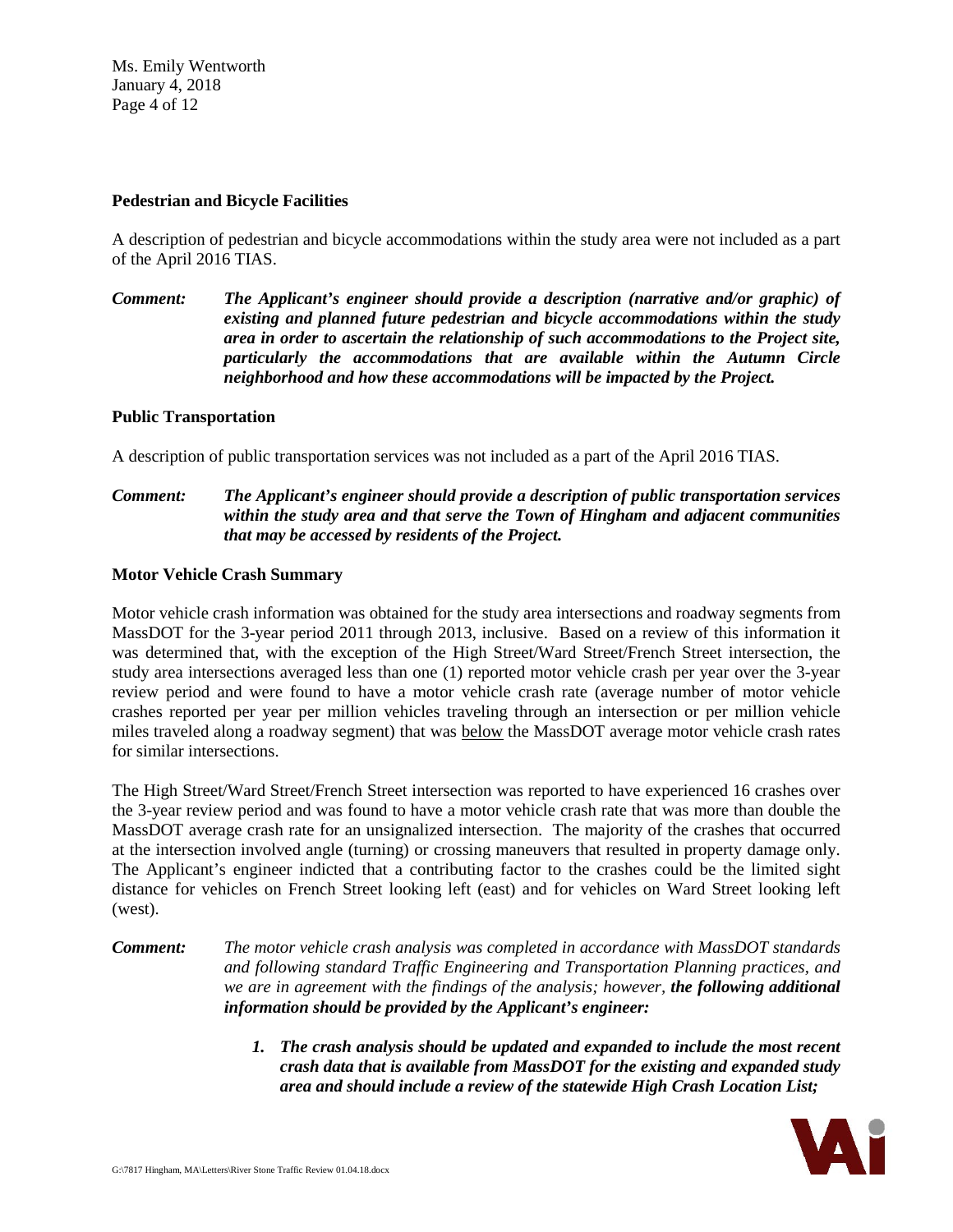Ms. Emily Wentworth January 4, 2018 Page 5 of 12

- *2. Motor vehicle crash data should be obtained from the Town of Hingham Police Department for the most recent 3-year period available; and*
- *3. A motor vehicle collision diagram should be prepared for the High Street/ Ward Street/French Street intersection in order to ascertain motor vehicle crash patterns at the intersection.*

#### **Future Conditions**

#### **No-Build Conditions**

Traffic volumes within the study area were projected to 2023, which represents a 7-year planning horizon from the existing conditions base year (2016) that was presented in the April 2016 TIAS. The future condition traffic volume projections were developed by: i) applying a background traffic growth rate to the 2016 Existing traffic volumes; and ii) adding traffic associated with specific development projects by others that may increase traffic volumes within the study area beyond that accounted for by the background traffic growth rate.

The Applicant's engineer reviewed historic traffic growth data available from MassDOT for the Town of Hingham obtained in order to establish the background traffic growth rate. Based on a review of this data, it was determined that traffic volumes have remained relatively stable (little to no growth) over the past 10-years, with traffic volumes increasing by just over 1.6 percent over the past 5-years. In order to provide a conservative (high) analysis scenario, a 2.0 percent per year compounded annual background traffic growth rate was used.

The Applicant's engineer consulted with the Town of Hingham Community Planning Department to determine if there were any planned future development projects by others that would result in an increase in traffic volumes within the study area that would exceed the background traffic growth rate. Based on these discussions, no specific development projects by others were identified for inclusion in the future traffic volume projections.

*Comment: We are in general agreement with the methodology that was used to develop the future No-Build condition traffic volume projections for the Project, including the background traffic growth rate used in the base calculations (2.0 percent per year) and the inclusion of the identified specific development projects by others (none identified).*

> *The Applicant's engineer should consult with MassDOT and the Town of Hingham Engineering Department in order to determine if there are any planned roadway improvement projects within the study area that would impact traffic volumes, trip patterns or operating conditions.*

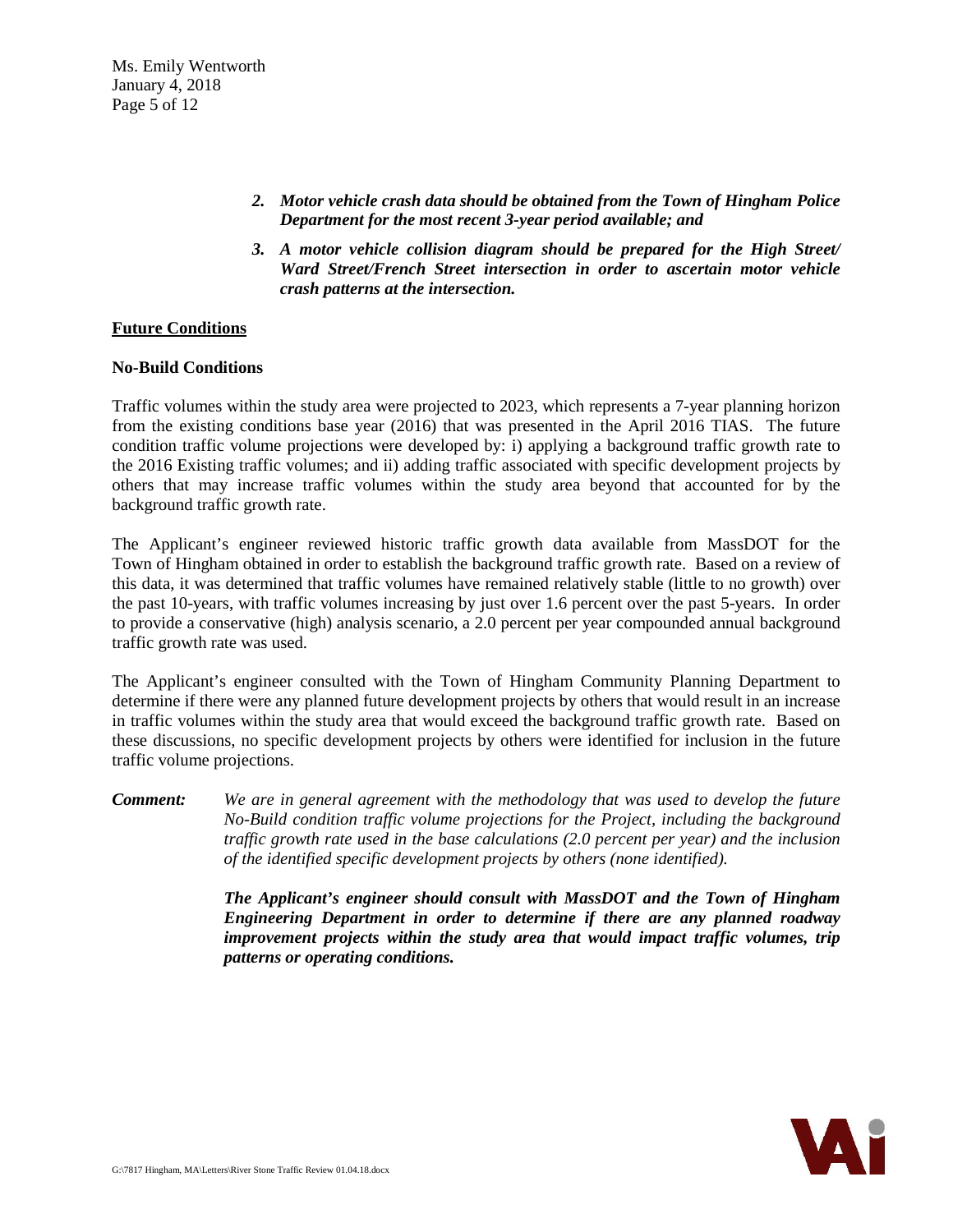Ms. Emily Wentworth January 4, 2018 Page 6 of 12

## **Build Conditions**

Future Build condition (with the Project) traffic volume projections were developed by the Applicant's engineer using trip-generation statistics published by the Institute of Transportation Engineers  $(ITE)^1$  $(ITE)^1$  for similar land uses as those proposed (residential condominiums). The following table summarizes the tripgeneration calculations for the Project as presented in the April 2016 TIAS. We note that the number of residential units has been reduced slightly from the 36-units that were assessed in the April 2016 TIAS to 32-units based on the current *Comprehensive Permit Plan*.

|                                                            | Vehicle Trips                                                     |
|------------------------------------------------------------|-------------------------------------------------------------------|
| Time Period/Direction                                      | Proposed<br>Residential<br>Community<br>$(36$ Units) <sup>a</sup> |
| Average Weekday:                                           | 210                                                               |
| Weekday Morning Peak Hour:<br>Entering<br>Exiting<br>Total | 4<br><u> 19</u><br>23                                             |
| Weekday Evening Peak Hour:<br>Entering<br>Exiting<br>Total | 17<br>9                                                           |

## **RIVER STONE CONDOMINIUMS TRIP-GENERATION SUMMARY**

a Based on ITE LUC 230, *Residential Condominium/Townhouse.*

Traffic volumes associated with the Project were assigned onto the study area roadway network based on a review of 2010 U.S. Census Journey-to-Work data. Based on this approach, the following trip assignments were developed by the Applicant's engineer for the Project:



<span id="page-5-0"></span> $\frac{1}{1}$ <sup>1</sup>Trip Generation,  $9<sup>th</sup>$  Edition; Institute of Transportation Engineers; Washington, DC; 2012.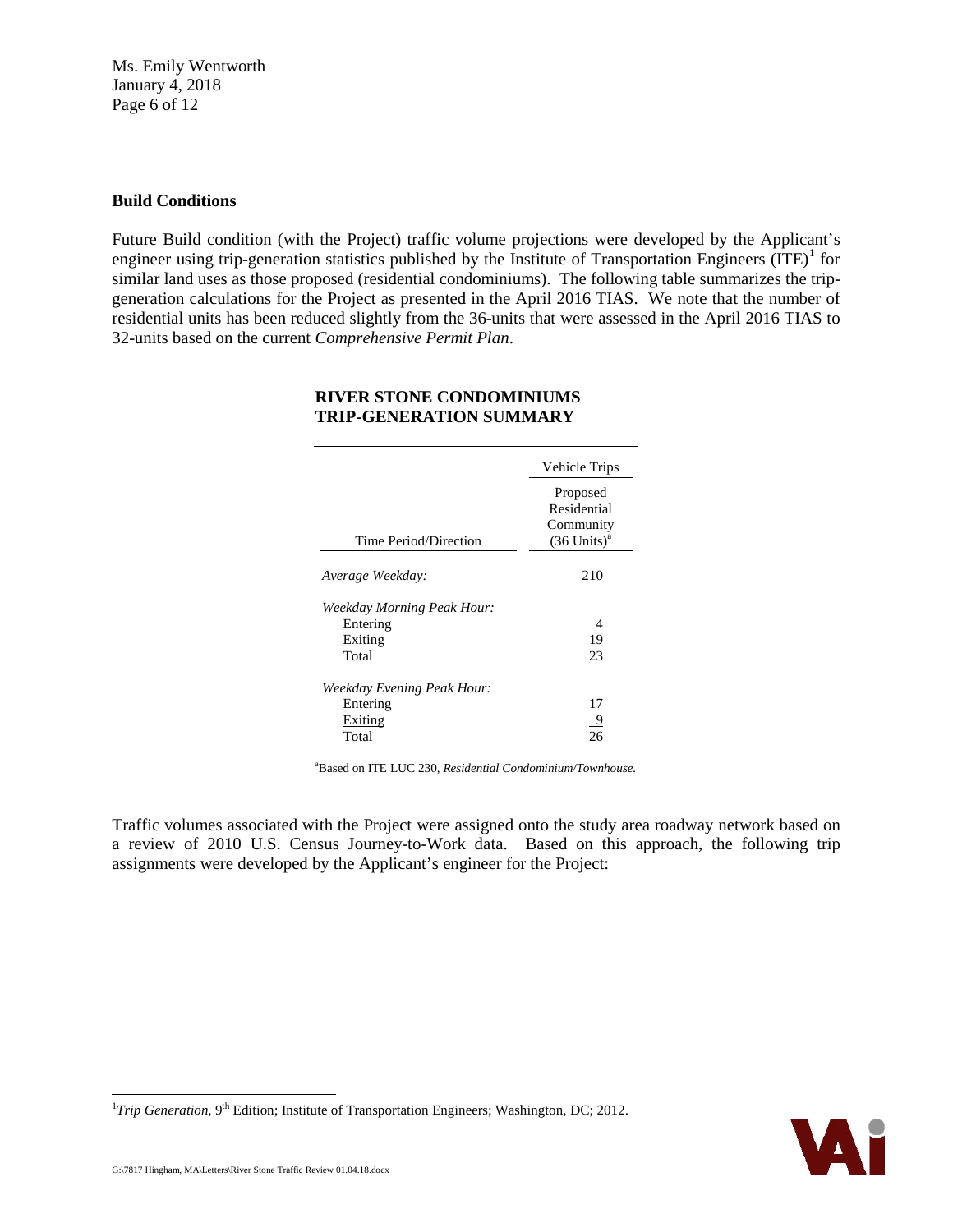| Roadway               | Direction<br>To/From | Trip Assignment<br>(Percent) |
|-----------------------|----------------------|------------------------------|
| <b>French Street</b>  | North                | 10                           |
| <b>High Street</b>    | East                 | 15                           |
| <b>High Street</b>    | West                 | 50                           |
| <b>Cushing Street</b> | South                | 20                           |
| <b>Cushing Street</b> | East                 |                              |
| <b>TOTAL</b>          |                      | 100                          |

# **TRIP-DISTRIBUTION SUMMARY**

*Comment: We are in general agreement with the methodology that was used to develop the anticipated traffic characteristics of the Project and the trip distribution pattern. As noted, the Project has been slightly reduced in size from the development program that was assessed in the April 2016 TIAS.*

# *The Applicant's engineer should review and revise the trip distribution pattern, trip assignment and Build condition traffic volume networks to reflect the extension of Viking Lane to intersect Autumn Circle.*

## **Traffic Operations Analysis**

In order to assess the potential impact of the Project on the transportation infrastructure, a detailed traffic operations analysis was performed for the study intersections under 2016 Existing, 2023 No-Build (without the Project) and 2023 Build (with the Project) conditions. In brief, traffic operations are described by six "levels of service" which are defined by letter grades from "A" through "F", with a level-of-service (LOS) "A" representing the best operating conditions (average motorist delays of less than 10 seconds and little or no apparent vehicle queuing) and a LOS "F" representing constrained operating conditions (average motorist delays of 50 to 80 seconds or more and often with apparent vehicle queuing). A LOS of "E" is representative of an intersection or traffic movement that is operating at its design capacity, with a LOS of "D" typically representing the limit of acceptable traffic operations.

Based on this analysis, the Applicant's engineer noted the following conditions at the study intersections:

- *High Street/Ward Street/French Street* Under 2023 Build conditions, all movements from Ward Street during both the weekday morning and evening peak hours and all movements from French Street during the weekday evening peak-hour are predicted to remain operating over capacity (defined as LOS "F") with vehicle queues on the Ward Street approach exceeding 600 feet. Project-related impacts were defined as an increase in average motorist delay of up to 50 seconds and in vehicle queuing of between 2 and 3 vehicles.
- *Ward Street/Ward Street Extension* Under 2023 Build conditions, all movements are predicted to remain operating at LOS C or better during both the weekday morning and evening peak hours (no change over 2023 No-Build conditions). Project-related impacts were defined as an increase

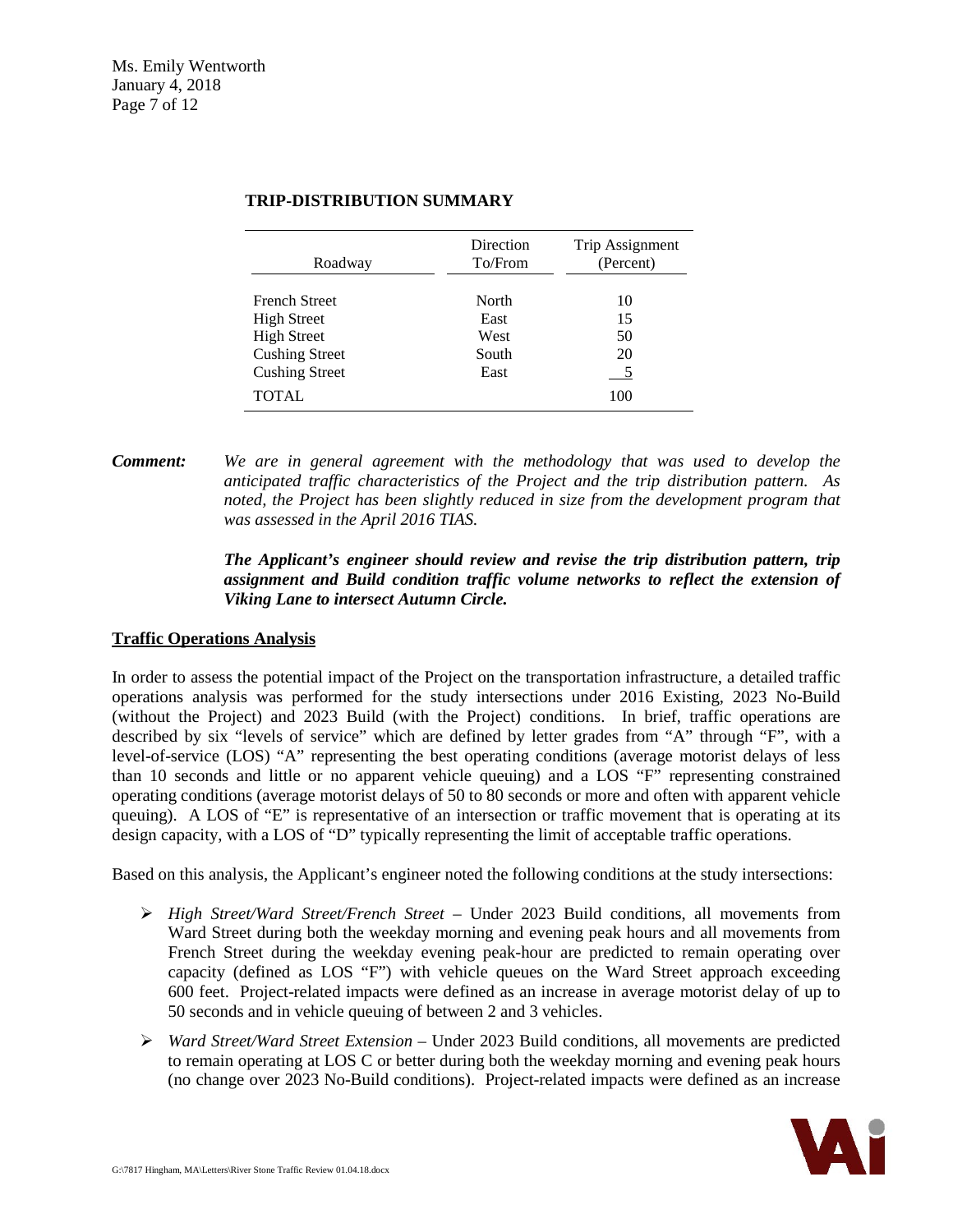Ms. Emily Wentworth January 4, 2018 Page 8 of 12

> in average motorist delay of less than 1.0 seconds with no material increase in vehicle queuing predicted to occur.

- *Cushing Street/Ward Street* Under 2023 Build conditions, all movements from the Ward Street approach are predicted to remain operating at LOS C during the weekday morning peak-hour and at LOS E during the weekday evening peak-hour (no change over 2023 No-Build conditions). Project-related impacts were defined as an increase in average motorist delay of up to 1.2 seconds with no material increase in vehicle queuing predicted to occur.
- *Ward Street/Viking Lane* All movements are predicted to operate at LOS B or better during the peak hours with minimal vehicle queuing (one (1) vehicle).
- *Comment: The traffic operations analysis was completed using the appropriate methodologies and we are in general agreement with the reported results and the identified impact of the Project on operating conditions at the study area intersections.*

*The Applicant's engineer should provide an assessment of Project-related impacts along Autumn Circle and at the Autumn Circle/High Street intersection. This assessment should include a discussion on how motorist delays at the High Street/Ward Street/French Street intersection may induce cut-through traffic through the Autumn Circle neighborhood.*

#### **Sight Distance**

The Applicant's engineer provided sight distance measurements for the intersection of Viking Lane with Ward Street. Both stopping sight distance and intersection sight distance measurements were performed following American Association of State Highway and Transportation Officials  $(AASHTO)^2$  $(AASHTO)^2$  standards and using: i) the regulated travel speed  $(30 \text{ mph})^3$  $(30 \text{ mph})^3$  $(30 \text{ mph})^3$ ; and ii) the measured  $85^{\text{th}}$  percentile vehicle travel speeds on Ward Street approaching the intersection.<sup>[4](#page-7-2)</sup> These measurements indicate that the available lines of sight at the Ward Street/Viking Lane intersection exceed the required minimum sight distance for the intersection to function in a safe manner. The Applicant's engineer recommended that proposed landscaping or signs in the vicinity of Viking Lane be kept low to the ground (less than 3-feet above street level) or outside of the intersection sight triangles so as not to impede sight lines.

*Comment: The Applicant's engineer should provide both the measured stopping sight distance and intersection sight distance for the Ward Street/Viking Lane intersection as it is not clear which measurements are presented in Table 4 of the April 2016 TIAS. In addition, sight distance measurements should also be provided for the High Street/Autumn Circle intersection and for the High Street/Ward Street/French Street intersection given that lines of sight at the intersection may be a contributing factor to the motor vehicle crashes that are occurring at the intersection.*

<span id="page-7-2"></span><sup>&</sup>lt;sup>4</sup>The measured 85<sup>th</sup> percentile vehicle travel speeds, or the speed at which 85 percent of the observed vehicles travelled at or below, was found to range from 32 to 34 mph.



<span id="page-7-0"></span> $\frac{1}{2}$ *A Policy on Geometric Design of Highway and Streets,* 6th Edition; American Association of State Highway and Transportation Officials (AASHTO); Washington D.C.; 2011. <sup>3</sup>

<span id="page-7-1"></span> $3$ The regulated or "prima facie" speed is defined in M.G.L. Chapter 90, Section 17, as the speed which would be deemed reasonable and proper to operate a motor vehicle.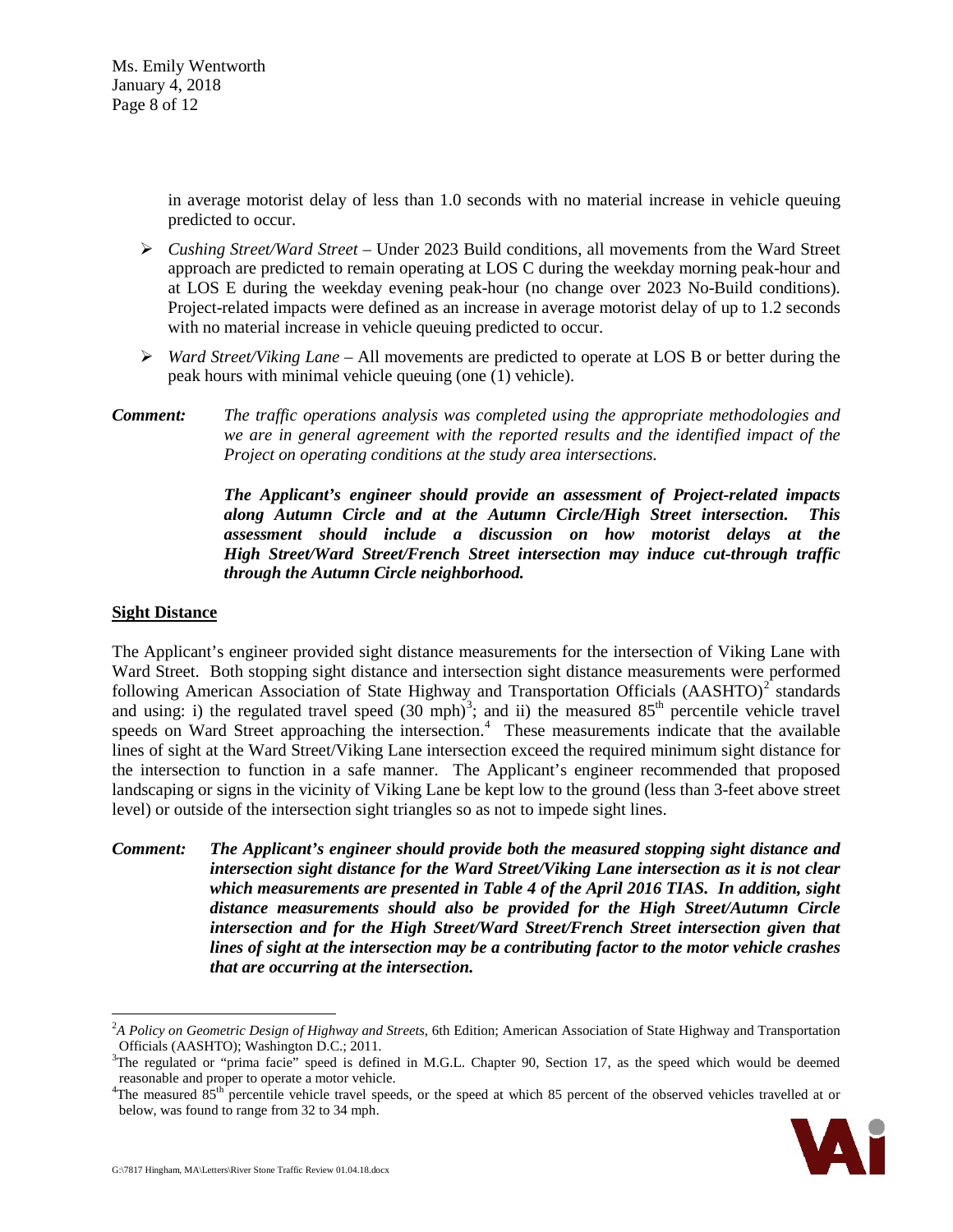Ms. Emily Wentworth January 4, 2018 Page 9 of 12

#### **Recommendations**

The following recommendations were presented as a part of the April 2016 TIAS:

- − The Town should consider the implementation of all-way stop control at the High Street/ Ward Street/French Street intersection in order to improve both traffic operations and safety, to include the installation of warning signs in advance of the intersection and consideration of an overhead flashing beacon (flashing "red" indications for all approaches).
- − Proposed landscaping or signs in the vicinity of the Viking Lane intersection with Ward Street should be kept low to the ground or set back sufficiently so as not to impede sight lines.
- − A sidewalk should be provided along Viking Lane and extend to the existing sidewalk along Ward Street.
- − A crosswalk should be striped across Viking Lane at its intersection with Ward Street and a STOP-sign and stop-line should be installed on the Viking Lane approach to Ward Street.

# *Comment: We are in agreement with the infrastructure commitments that were outlined by the Applicant's engineer; however, given the documented crash history at the High Street/Ward Street/French Street intersection, the Applicant should commit to the following measures:*

- *1. Facilitate (fund) the completion of a Road Safety Audit (RSA) to identify both short and long-term improvements to improve safety at the intersection;*
- *2. Pending completion of the RSA, design and construct the short-term improvements identified as a part of the RSA. Said improvements to be constructed prior to the issuance of any Certificate of Occupancy for the Project subject to receipt of all necessary rights, permits and approvals.*

*In addition, the Applicant's engineer should provide recommendations for traffic control, pedestrian accommodations and safety along Autumn Circle. These recommendations should include measures to reduce the potential for cut-through traffic between High Street and Ward Street, moderate travel speeds through the neighborhood and enhance pedestrian safety.*

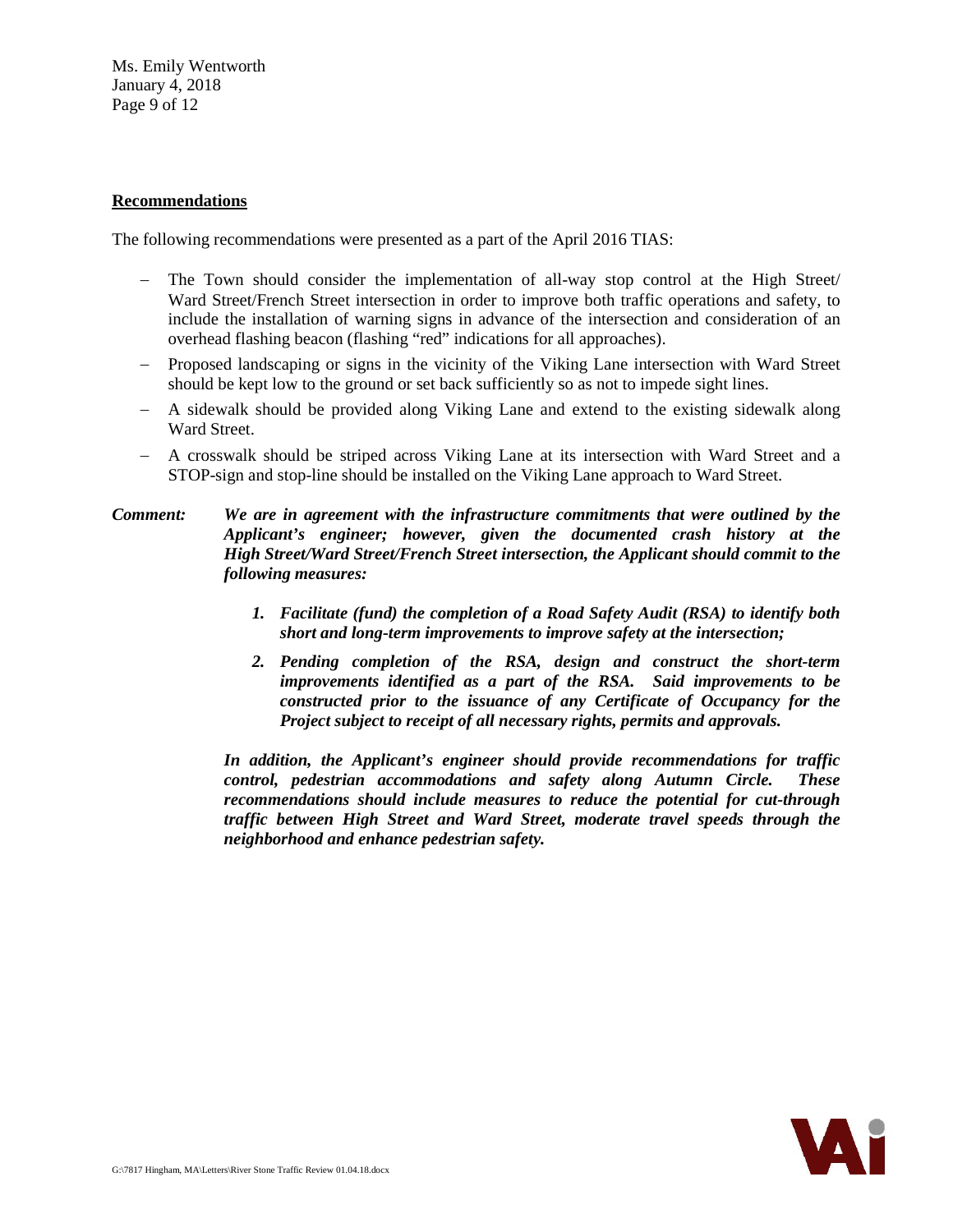Ms. Emily Wentworth January 4, 2018 Page 10 of 12

# **COMPREHENSIVE PERMIT PLAN**

The following comments are offered with respect to our review of the *Comprehensive Permit Plan* prepared by McKenzie Engineering Group and dated October 7, 2015, last revised December 20, 2017 (hereafter referred to as the "Site Plan").

- *1. A truck turning analysis should be provided for the Town of Hingham Fire Department design vehicle and a single-unit (SU) truck (representative of a maintenance vehicle, trash/refuse truck or similar). The turning analysis should demonstrate that the subject vehicles can access and circulate within the Project site in an unimpeded manner, and that the turn-around area at the end of "Road C" complies with the requirements of NFPA® 1. [5](#page-9-0)*
- *2. Internal to the Project site, circulating roads and drive aisles should be a minimum of 24-feet in width for two-way travel and a minimum of 20-feet in width for one-way travel, or as required to accommodate truck access and fire truck turning maneuvers. The Site Plans currently reflect a 20-foot wide roadway with 1-foot wide Cape Cod berm along both sides, which does not comply with MassDOT standards for residential access to aggregations of residential units of 10 or more dwelling units.[6](#page-9-1)*
- *3. Where a sidewalk is proposed adjacent to the roadway, vertical curb should be provided or the sidewalk should be set back from the edge of the traveled-way by a minimum of 2-feet.*
- *4. Vehicles exiting the Project site to Ward Street should be placed under STOP-sign control with a marked STOP-line provided. These accommodations should be shown on the Site Plans.*
- *5. A sidewalk has been provided along one-side of Viking Lane, "Road B" and "Road C" extending to Autumn Circle. The sidewalk should also be extended to Ward Street where a marked crosswalk and Americans with Disabilities Act (ADA) compliant wheelchair ramps and detectable panels should be provided for crossing Viking Lane. In addition, a crossing of "Road B" should also be provided in conjunction with the sidewalk extension to Ward Street.*
- *6. Where pedestrian crossings are proposed, marked crosswalks are shown. The Applicant's engineer should confirm that the crossings will include ADA compliant wheelchair ramps and detectable panels.*
- *7. Sight triangle areas should be shown on the Site Plans along with a note to indicate: "Signs, landscaping and other features located within sight triangle areas shall be designed, installed and maintained so as not to exceed 2.5-feet in height. Snow windrows located within sight triangle areas that exceed 3.5-feet in height or that would otherwise inhibit sight lines shall be promptly removed."*

<span id="page-9-1"></span><sup>6</sup> The 2006 *Massachusetts Highway Department Project Development & Design Guide* recommends that a two-lane driveway (24-feet in width) be provided for aggregations of residential use of around ten dwelling units or greater.



<span id="page-9-0"></span> <sup>5</sup> *National Fire Protection Association (NFPA)® 1, Fire Code*, Seventh Edition; NFPA; Quincy, Massachusetts; 2015; as amended per 527 CMR.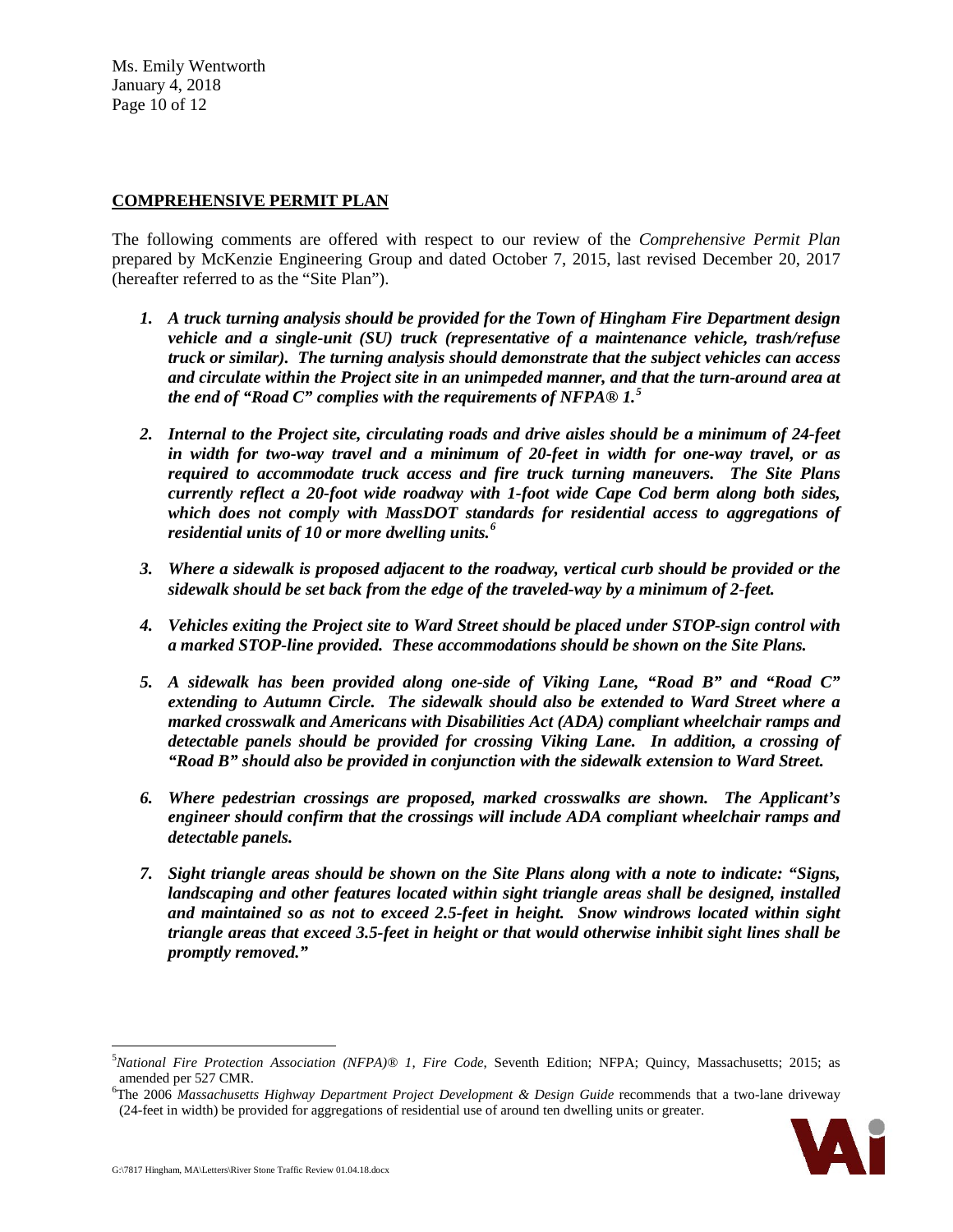- *8. A note should be added to the Site Plans stating: "All Signs and pavement markings to be installed within the Project site shall conform to the applicable specifications of the Manual on Uniform Traffic Control Devices (MUTCD).[7](#page-10-0) "*
- *9. Where provided, double-yellow centerline pavement markings should consist of two parallel yellow lines.*
- *10. Driveways to individual units should be a minimum of 21-feet long measured between the garage door and the far edge of the sidewalk (edge closest to the residence) where a sidewalk is provided, and 23-feet measured between the garage door and the edge of the traveled-way in locations without a sidewalk. [8](#page-10-1)*
- *11. A school bus waiting area should be provided at an appropriate location defined in consultation with the Town of Hingham School Department.*

# **PARKING**

Section V, *Special Regulations*, Subsection V-A, *Off-Street Parking Requirements*, of the Zoning By-Law of the Town of Hingham requires that two (2) parking spaces per unit be provided for a residential use. As proposed, the Project will provide 128 parking spaces by way of parking garages associated with each unit that will accommodate two (2) vehicles per garage, with parking for an additional two (2) vehicles per dwelling unit available in the driveways serving each unit, which exceeds the parking requirements of the Zoning By-Law for the proposed use (64 spaces required). In addition, seven (7) parking spaces will be provided for visitors by way of five (5) perpendicular parking spaces located along the east side of "Road C" and two (2) perpendicular parking spaces located along the east side of "Road B".

# **SUMMARY**

VAI has completed a review of the materials submitted on behalf of River Stone, LLC in support of the proposed River Stone Condominiums to be located off Ward Street and Viking Lane on property shown on Assessors' Map 124, Lots 70-75 and 26, in Hingham, Massachusetts. Our review focused on the following areas as they relate to the Project: i) vehicle and pedestrian access and circulation; ii) MassDOT design standards; iii) Town Zoning requirements as they relate to access, parking and circulation; and iv) accepted Traffic Engineering and Transportation Planning practices.

Based on our review of the April 2016 TIAS and the accompanying *Comprehensive Permit Plan*, we have determined that the materials were generally prepared in a professional manner and following the applicable standards of care; however, additional information and revisions to these documents will be required in order to adequately assess the impact of the revised development plan, particularly with regard to impacts on Autumn Circle and the safety of pedestrians within the neighborhood. Specifically, we have requested that the Applicant's engineer: i) expand the study area that was assessed in the April 2016 TIAS to include Autumn Circle and its intersection with High Street; ii) provide a description of

<span id="page-10-1"></span><span id="page-10-0"></span><sup>&</sup>lt;sup>8</sup>NCHRP Report 659, *Guide for the Geometric Design of Driveways*; Transportation Research Board of the National Academies; Washington, D.C.; 2010.



<sup>-&</sup>lt;br>7 *Manual on Uniform Traffic Control Devices* (MUTCD); Federal Highway Administration; Washington, DC; 2009. <sup>8</sup>